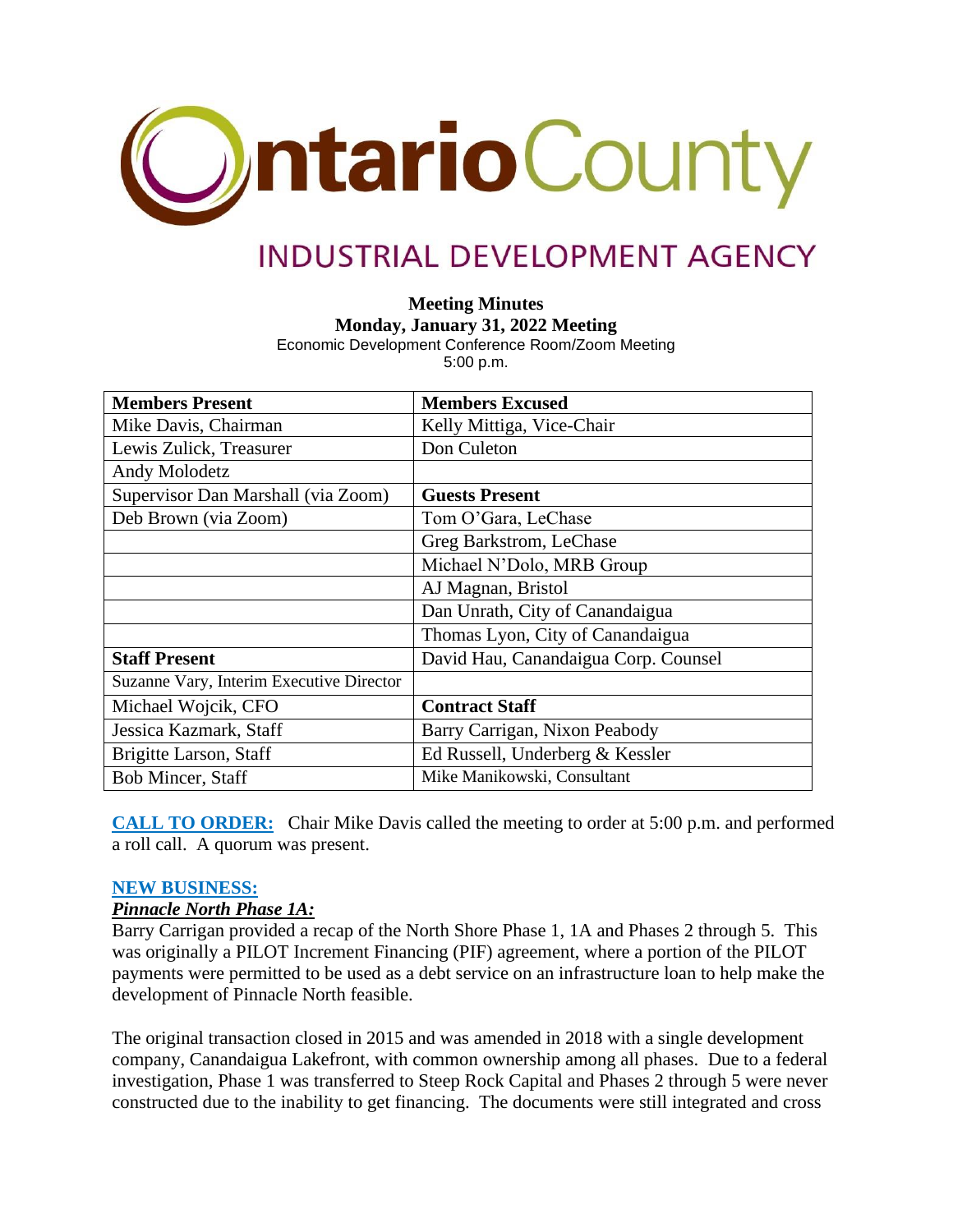defaulted even though there were different owners. A default by the owner of any Phase would create a default under the entire PIF, regardless of whether or not the other Phases are in compliance with their PILOT obligations. With different owners among the Phases the separate owners cannot finance or sell with the current structure in place.

In December there was a request by Steep Rock and Berkley Capital (the company which wishes to purchase Phase 1 from Steep Rock) to restructure the existing PIF so that the owners of Phase 1 can have their own PILOT agreement. The new PILOT would continue the payments to affected taxing jurisdictions under the same terms as exist under the PIF. A public hearing was authorized by the Board.

Phase 1A has made the same request, to restructure the existing PIF so that the owners of Phase 1A can have their own PILOT and continue their PILOT, pursuant to new documents. Phase 1A is the building where Young Lion Brewery is located and it is owned by LeChase Development. This request led to postponement of the Phase 1 public hearing so that both public hearings can be held on the same day.

Barry clarified that splitting up this transaction will allow Phase 1 to have its own PILOT and Phase 1A to have its separate PILOT, while Phases 2 through 5 go back on the tax rolls. This will increase the likelihood of future development of those parcels. All payments in arrears will have to be remedied before a closing is held. The Board will need to authorize a public hearing for Phase 1A.

*Andy Molodetz made a motion to authorize a Public Hearing for Phase 1A. Lew Zulick seconded the motion. Unanimously approved. Motion carried.*

# *Consultant Contract:*

It was discussed that the contract with the MRB Group was originally set for \$8,000 but due to the complexity of the Pinnacle North project, Staff would like to recommend the Board authorizes additional funding. Mike N'Dolo has worked diligently on the project including the cost-benefit analysis and PIF restructuring. It was also clarified that the cost will be billed to the developers and the IDA will be reimbursed at closing.

*Supervisor Dan Marshall made a motion to authorize additional funding to the MRB Group, in the amount of \$12,000. Lew Zulick seconded the motion. Unanimously approved. Motion carried.*

# **OLD BUSINESS:**

# *Design Work for Planned Apron & Taxi-lane Rehab:*

Bob Mincer presented a resolution to accept the FAA offered grant for the apron design and taxi lane rehab. This was discussed at the Airport Committee and it was recommended for full Board approval.

Bob clarified that the IDA share is expected to amount to \$17,500 and it is budgeted. *Lew Zulick made a motion to accept the grant and authorize Suzanne Vary to sign as Interim Executive Director. Andy Molodetz seconded the motion. Unanimously approved. Motion carried.*

#### *Appraisal of Private Hangar:*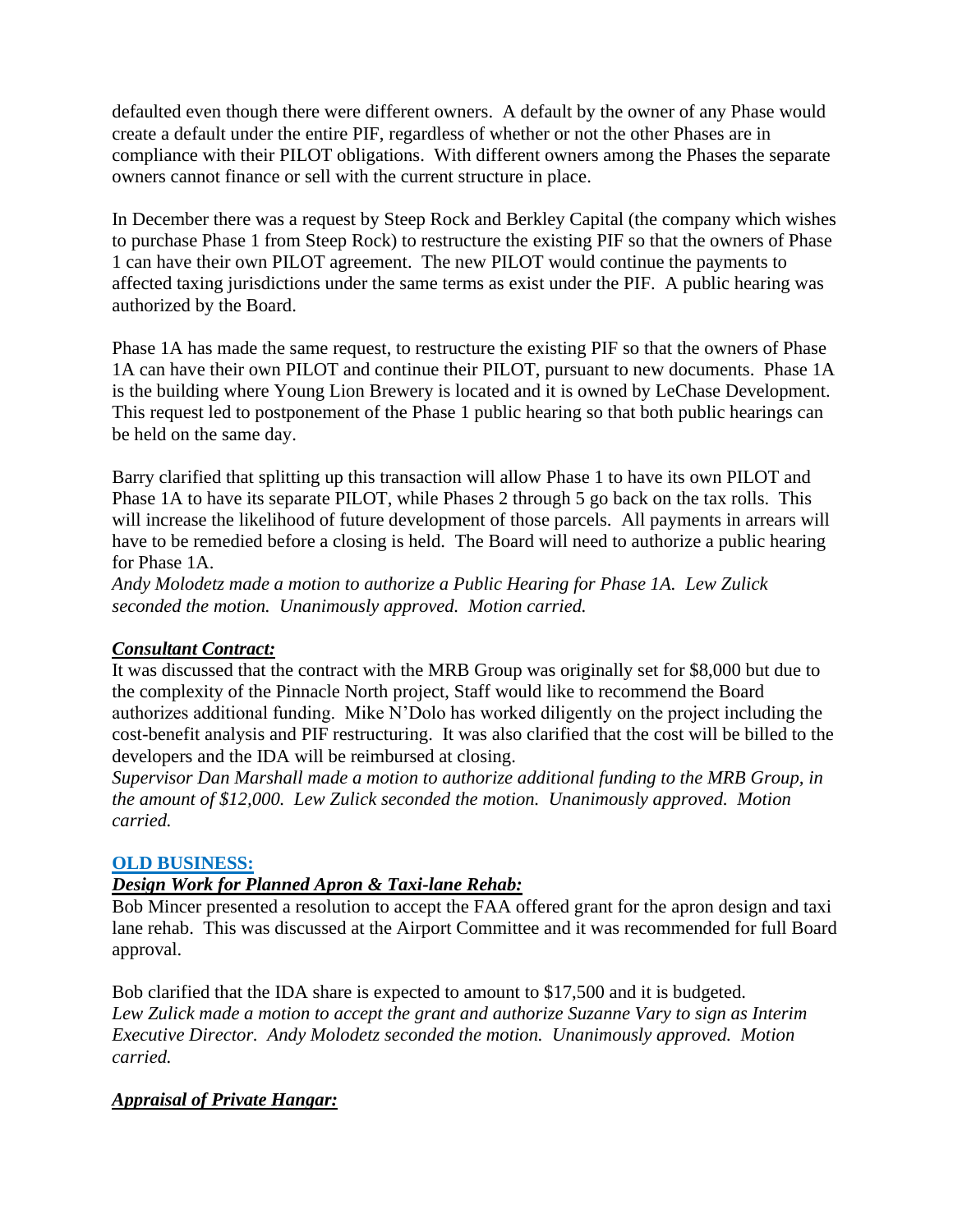Bob Mincer explained that one option is to potentially purchase an existing hangar at the airport, however; this would require an appraisal. Bob has received a quote for a "restricted" appraisal that would not go into as much detail as a traditional appraisal. The cost of the restricted appraisal is \$2,200 and will most likely be recoverable through the grant. The current owner has a lease agreement with the IDA.

*Andy Molodetz made a motion to authorize Bob to proceed with the appraisal in the amount of \$2,200. Supervisor Dan Marshall seconded the motion. Unanimously approved. Motion carried.*

# *AAAE Airport Planning Symposium:*

Bob Mincer would like to attend a three day symposium that will be held in Nashville, Tennessee. The conference includes other general aviation airports and will pertain to current challenges. Bob has also been chosen to participate in a panel relevant to general aviation airports.

*Lew Zulick made a motion to approve Bob's attendance to the Nashville conference. Andy Molodetz seconded the motion. Unanimously approved. Motion carried.*

# **ADMINISTRATION:**

# *Annual Report:*

Mike Manikowski and Suzanne Vary informed the Board that the OCEDC has agreed to fund half of the cost of the annual report, to be completed by Dixon Schwabl. The total cost is estimated at \$9,112.50 and is less than last year's cost.

*Supervisor Dan Marshall made a motion to fund half of the Annual Report for 2021. Andy Molodetz seconded the motion. Unanimously approved. Motion carried.*

# *Annual Report - Infographic:*

For the infographic portion of the annual report, Peter Fairweather of Fairweather Consulting would need to find updated data. Last year the invoice was split between the OCIDA and the OCEDC. The quote has come in at \$1,200.

*Lew Zulick made a motion to fund half the infographic invoice for the Annual Report. Deb Brown seconded the motion. Unanimously approved. Motion carried.*

# *Finger Lakes Works with their Hands:*

Suzanne Vary shared that the Finger Lakes Workforce Investment Board usually hosts three events each year for Finger Lakes Works with Their Hands, Health Career Day and Ag & Food Day. This year in May at FLCC, FLWIB will host a larger event to merge the smaller events. *Supervisor Dan Marshall made a motion to approve \$2400 as the Gold Sponsor for the event. Lew Zulick seconded the motion. Unanimously approved. Motion carried.*

# *December 20, 2021 Minutes:*

Mike Davis presented the December 20, 2021 Meeting Minutes for approval. *Lew Zulick made a motion to approve the December 20, 2021 minutes as presented. Supervisor Dan Marshall seconded the motion. Unanimously approved. Motion carried.*

# *Invoices for payment:*

Michael Wojcik presented airport invoices for payment totaling \$33,276.78; Agency invoices totaling \$13,719.14 and total invoices in the amount of \$46,995.92. Bob Mincer clarified the airport related invoices.